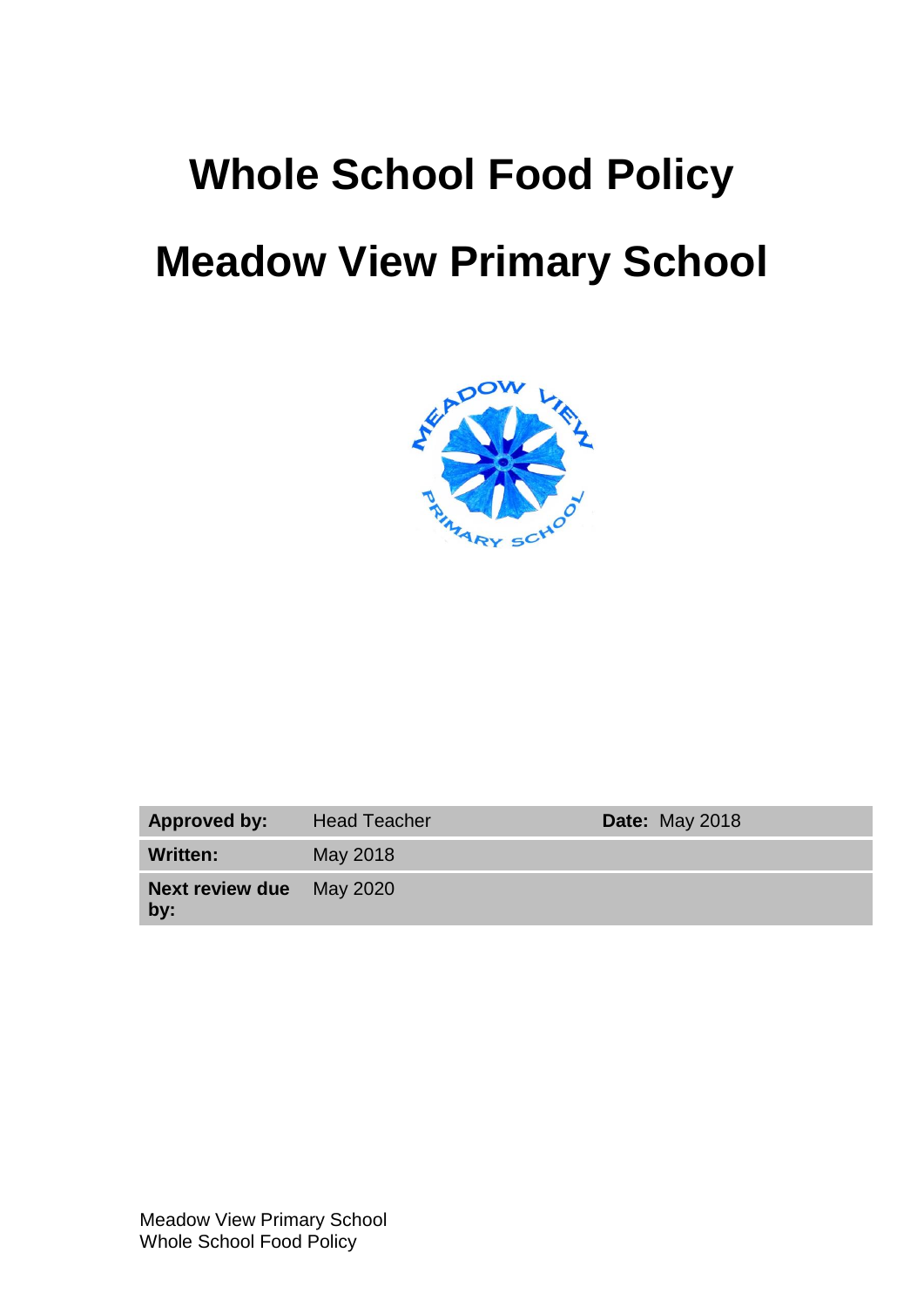# **Whole School Food Policy**

This document is freely available to the entire school community. It has also been made available in the school newsletter, website and prospectus.

At Meadow View Primary School we believe that healthy eating should be promoted as an enjoyable activity, as well as one that contributes to good health. We believe that it is the schools role to develop pupil's abilities to make informed food choices, in a way which acknowledges and respects the eating habits of individuals and families.

This policy brings together all aspects of food in school to give coherence, clarity and consistency.

This policy applies to all food served throughout the school day and any food provided for trips out of school.

#### **Aim**

To ensure that all aspects of food and nutrition in school promote health and well being, of pupils, staff and visitors to our school. To equip pupils with the knowledge to make informed choices, about food throughout their lives, and to give them the opportunity to apply that knowledge on the school premises.

#### **Objectives**

What do we want to achieve?

- **Ensure that all food provided by the school complies with the food and** nutritional based standards set out by the School Food Trust (2006)
- Review formal curriculum to ensure information relating to food and nutrition in different lesson areas is consistent and up to date.
- Ensure that the lunch break experience contributes positively to the pupil's personal development, through carrying out an assessment of the current dining room, which focuses on the seating and queuing arrangements. To take a whole school approach to this by involving pupils and the whole school community.
- Work with school caterer to run a healthy breakfast club which sells only:

 White/brown/wholemeal toast Spreads to include, margarine, Non sugar coated cereals, eg weetabix, cornflakes, rice krispies Fresh/dried fruit Fresh orange/apple/pineapple juice Semi-skimmed milk

Meadow View Primary School Whole School Food Policy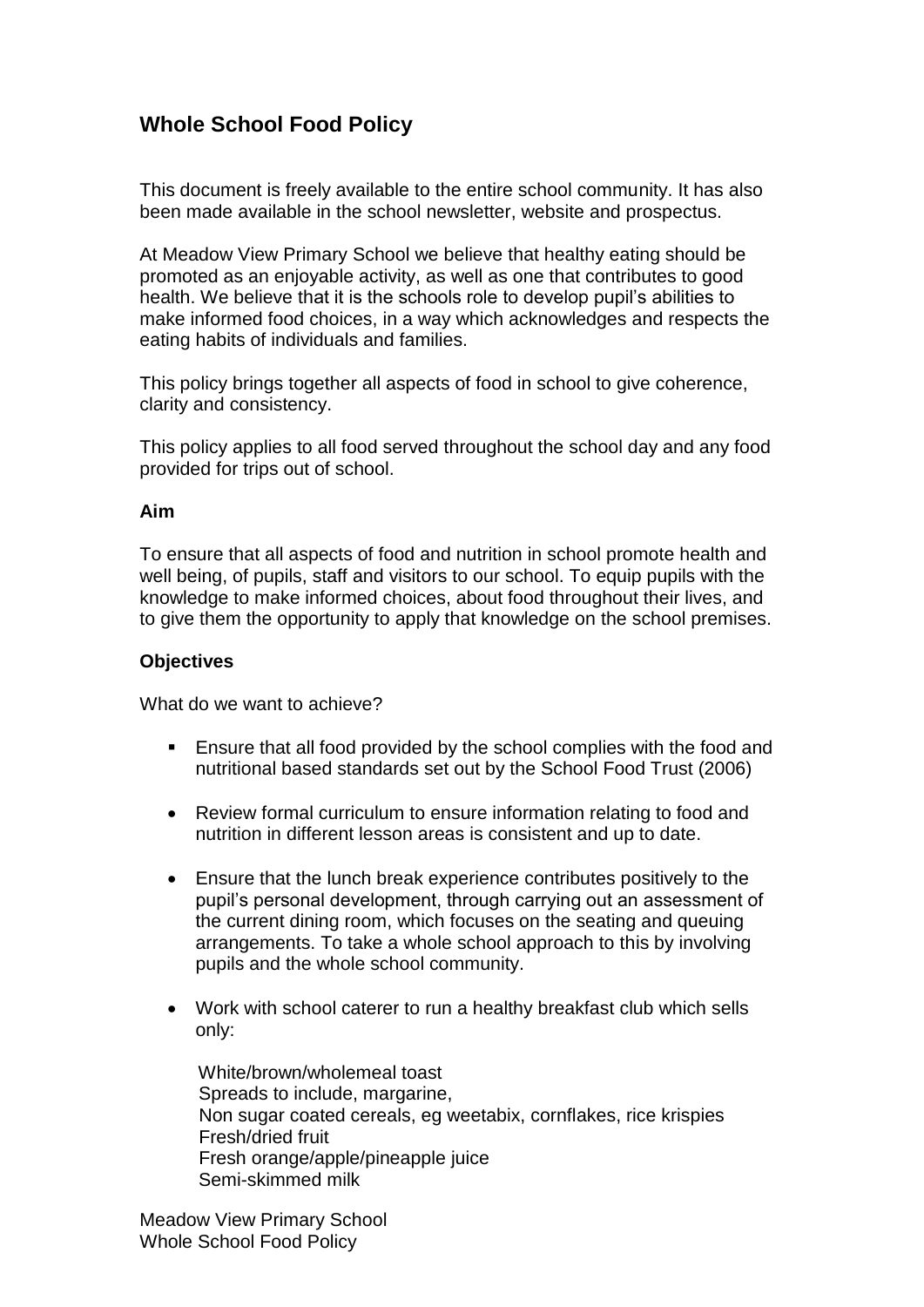Water freely available

- Ensure that the school staff preparing and cooking food with or without the pupils has basic food hygiene training.
- Ensure that clean palatable drinking water is available for pupils throughout the school day and pupils understand the importance of keeping hydrated.
- Work with school meal provider to monitor pupil menus.
- Provide guidance so that the messages about food and nutrition are consistent across all the schools activities, including snacks eaten during the day, school meals, packed lunches and the food taken on school trips.
- Agreement that fruit should be the preferred snack at morning break, rather than crisps, sweets or chocolate coated products.
- Whole School Food Policy presented to new parents during reception year open evenings.
- Parents are actively encouraged to be involved in healthy eating activities in school.
- Sharing with parents/carers accurate and up to date nutritional guidance gained from the Food Standards Agency's website [\(www.food.gov.uk\)](http://www.food.gov.uk/) to support them to plan healthy packed lunches for their children.
- Participates in the National School fruit and vegetable Scheme which provides Key Stage 1 pupils with a free piece of fruit or vegetable each day.

# **How are we going to meet our objectives?/Action to be taken**

- Launch and raise profile of healthy eating in school during Health Week
- Ensure that food in school is regularly on the agenda at school council and staff meetings
- Formal Curriculum: food and diet topics are included within subject areas where possible
- CPD: send member of staff in charge of food on basic food hygiene training.
- Arrange training for lunchtime staff

Meadow View Primary School Whole School Food Policy